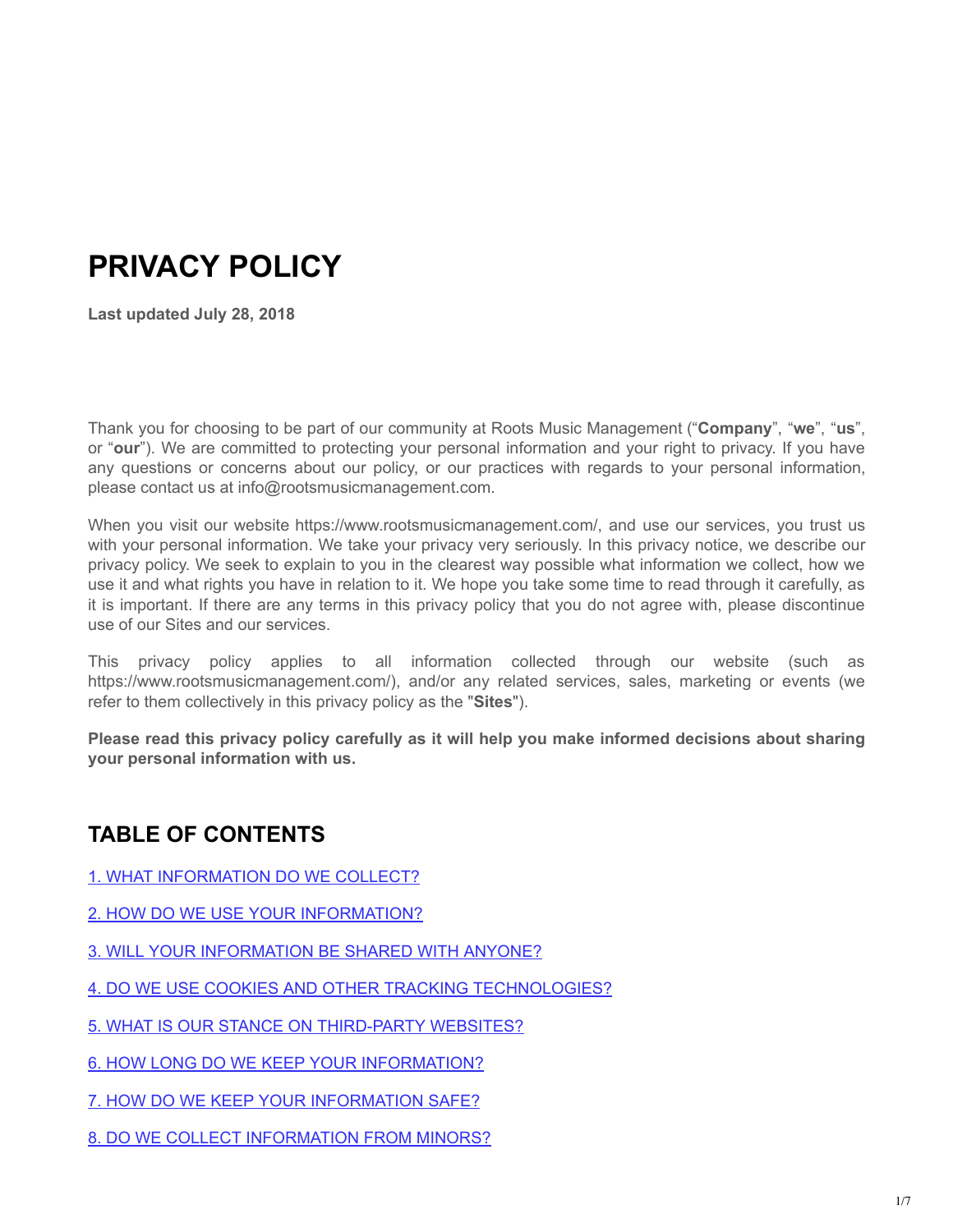#### [9. WHAT ARE YOUR PRIVACY RIGHTS?](#page-5-0)

- [10. DO CALIFORNIA RESIDENTS HAVE SPECIFIC PRIVACY RIGHTS?](#page-5-1)
- [11. DO WE MAKE UPDATES TO THIS POLICY?](#page-5-2)

[12. HOW CAN YOU CONTACT US ABOUT THIS POLICY?](#page-5-3)

### <span id="page-1-0"></span>**1. WHAT INFORMATION DO WE COLLECT?**

#### **Personal information you disclose to us**

In Short: We collect personal information that you provide to us such as name, address, contact information, passwords and security data, and payment information.

We collect personal information that you voluntarily provide to us when expressing an interest in obtaining information about us or our products and services, when participating in activities on the Sites or otherwise contacting us.

The personal information that we collect depends on the context of your interactions with us and the Sites, the choices you make and the products and features you use. The personal information we collect can include the following:

**Name and Contact Data.** We collect your first and last name, email address, postal address, phone number, and other similar contact data.

**Credentials.** We collect passwords, password hints, and similar security information used for authentication and account access.

**Payment Data.** We collect data necessary to process your payment if you make purchases, such as your payment instrument number (such as a credit card number), and the security code associated with your payment instrument. All payment data is stored by our payment processor and you should review its privacy policies and contact the payment processor directly to respond to your questions.

All personal information that you provide to us must be true, complete and accurate, and you must notify us of any changes to such personal information.

#### **Information automatically collected**

In Short: Some information – such as IP address and/or browser and device characteristics – is collected automatically when you visit our Sites.

We automatically collect certain information when you visit, use or navigate the Sites. This information does not reveal your specific identity (like your name or contact information) but may include device and usage information, such as your IP address, browser and device characteristics, operating system, language preferences, referring URLs, device name, country, location, information about how and when you use our Sites and other technical information. This information is primarily needed to maintain the security and operation of our Sites, and for our internal analytics and reporting purposes.

Like many businesses, we also collect information through cookies and similar technologies.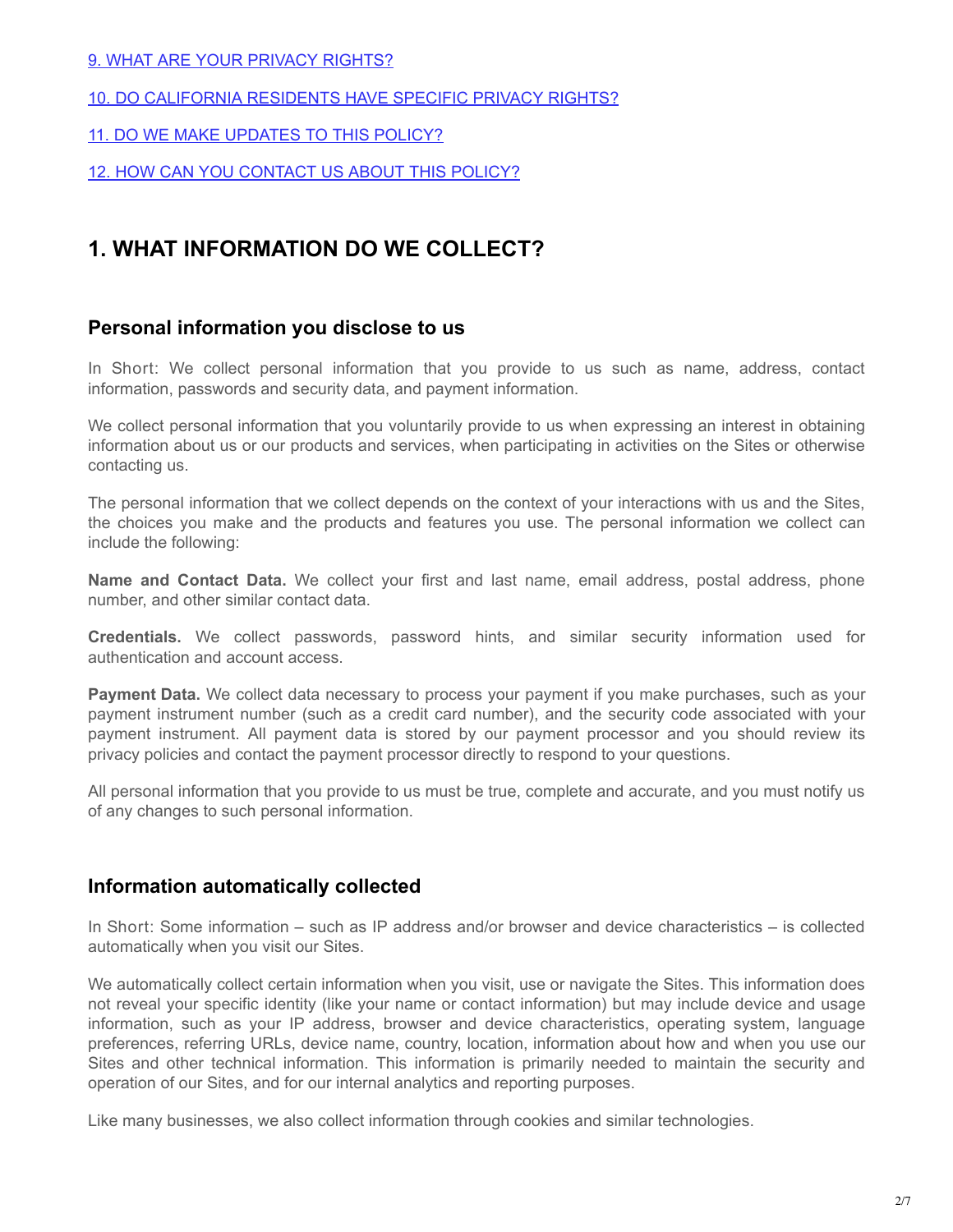#### **Information collected from other sources**

In Short: We may collect limited data from public databases, marketing partners, and other outside sources.

We may obtain information about you from other sources, such as public databases, joint marketing partners, as well as from other third parties. Examples of the information we receive from other sources include: social media profile information; marketing leads and search results and links, including paid listings (such as sponsored links).

# <span id="page-2-0"></span>**2. HOW DO WE USE YOUR INFORMATION?**

In Short: We process your information for purposes based on legitimate business interests, the fulfillment of our contract with you, compliance with our legal obligations, and/or your consent.

We use personal information collected via our Sites for a variety of business purposes described below. We process your personal information for these purposes in reliance on our legitimate business interests ("Business Purposes"), in order to enter into or perform a contract with you ("Contractual"), with your consent ("Consent"), and/or for compliance with our legal obligations ("Legal Reasons"). We indicate the specific processing grounds we rely on next to each purpose listed below.

We use the information we collect or receive:

**To send you marketing and promotional communications** for Business Purposes. We and/or our third party marketing partners may use the personal information you send to us for our marketing purposes, if this is in accordance with your marketing preferences. You can opt-out of our marketing emails at any time (see the "[WHAT ARE YOUR PRIVACY RIGHTS"](#page-5-0) below).

**Fulfill and manage your orders** for Contractual reasons. We may use your information to fulfill and manage your orders, payments, returns, and exchanges made through the Sites.

**Deliver targeted advertising to you** for our Business Purposes. We may use your information to  $\bullet$ develop and display content and advertising (and work with third parties who do so) tailored to your interests and/or location and to measure its effectiveness.

**Administer prize draws and competitions** for our Business Purposes. We may use your information to administer prize draws and competitions when you elect to participate in competitions.

**Request Feedback** for our Business Purposes. We may use your information to request feedback and to contact you about your use of our Sites.

**To enforce our terms, conditions and policies** for Legal Reasons.

**To respond to legal requests and prevent harm** for Legal Reasons. If we receive a subpoena or other legal request, we may need to inspect the data we hold to determine how to respond.

**For other Business Purposes.** We may use your information for other Business Purposes, such as data analysis, identifying usage trends, determining the effectiveness of our promotional campaigns and to evaluate and improve our Sites, products, services, marketing and your experience.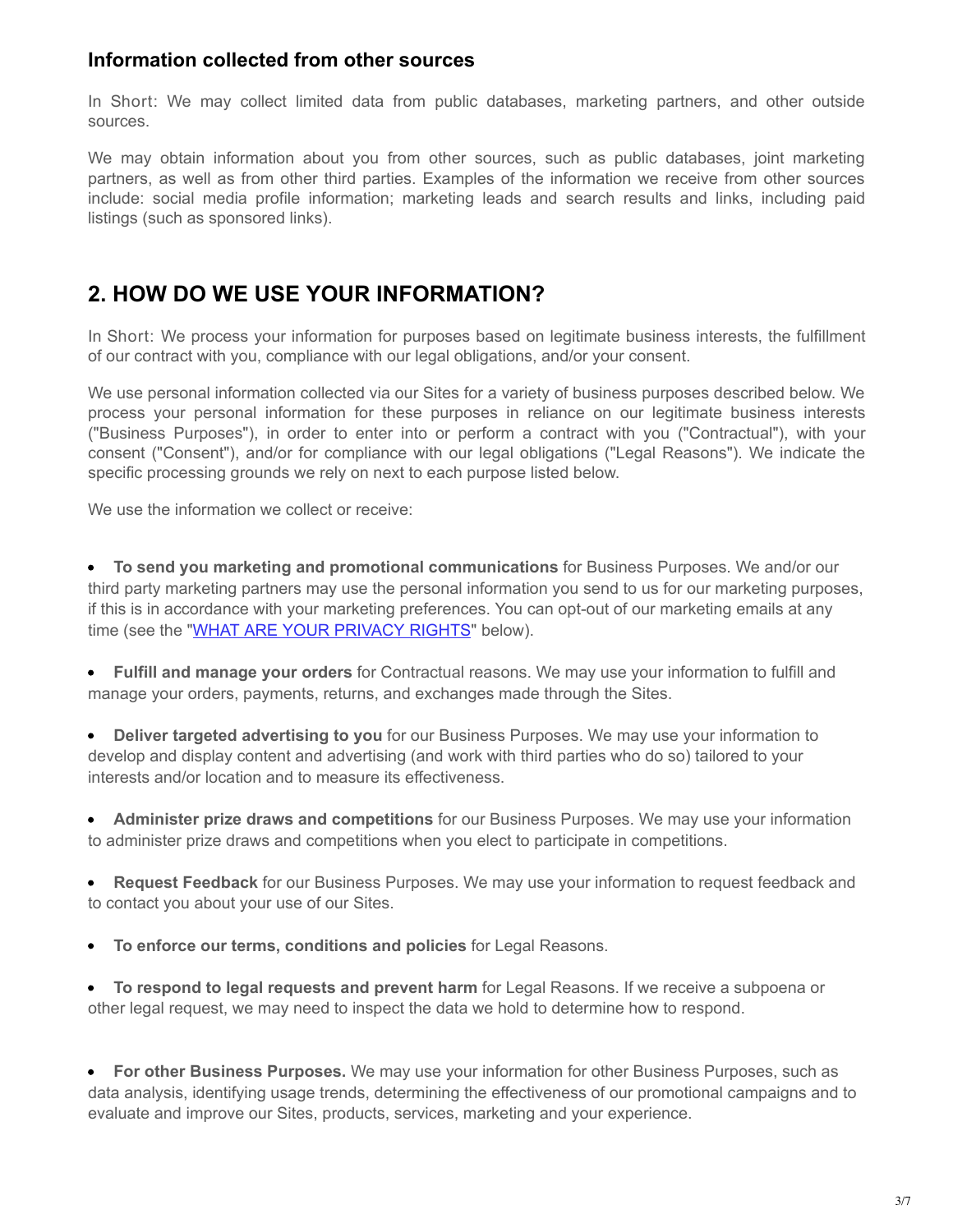# <span id="page-3-0"></span>**3. WILL YOUR INFORMATION BE SHARED WITH ANYONE?**

In Short: We only share information with your consent, to comply with laws, to protect your rights, or to fulfill business obligations.

We only share and disclose your information in the following situations:

- **Compliance with Laws.** We may disclose your information where we are legally required to do so in order to comply with applicable law, governmental requests, a judicial proceeding, court order, or legal process, such as in response to a court order or a subpoena (including in response to public authorities to meet national security or law enforcement requirements).
- **Vital Interests and Legal Rights.** We may disclose your information where we believe it is necessary to investigate, prevent, or take action regarding potential violations of our policies, suspected fraud, situations involving potential threats to the safety of any person and illegal activities, or as evidence in litigation in which we are involved.
- **Vendors, Consultants and Other Third-Party Service Providers.** We may share your data with third party vendors, service providers, contractors or agents who perform services for us or on our behalf and require access to such information to do that work. Examples include: payment processing, data analysis, email delivery, hosting services, customer service and marketing efforts. We may allow selected third parties to use tracking technology on the Sites, which will enable them to collect data about how you interact with the Sites over time. This information may be used to, among other things, analyze and track data, determine the popularity of certain content and better understand online activity. Unless described in this Policy, we do not share, sell, rent or trade any of your information with third parties for their promotional purposes.
- **Business Transfers.** We may share or transfer your information in connection with, or during negotiations of, any merger, sale of company assets, financing, or acquisition of all or a portion of our business to another company.
- **Third-Party Advertisers.** We may use third-party advertising companies to serve ads when you visit the Sites. These companies may use information about your visits to our Website(s) and other websites that are contained in web cookies and other tracking technologies in order to provide advertisements about goods and services of interest to you.
- **Affiliates.** We may share your information with our affiliates, in which case we will require those affiliates to honor this privacy policy. Affiliates include our parent company and any subsidiaries, joint venture partners or other companies that we control or that are under common control with us.
- **Business Partners.** We may share your information with our business partners to offer you certain products, services or promotions.
- **With your Consent.** We may disclose your personal information for any other purpose with your consent.

# <span id="page-3-1"></span>**4. DO WE USE COOKIES AND OTHER TRACKING TECHNOLOGIES?**

In Short: We may use cookies and other tracking technologies to collect and store your information.

We may use cookies and similar tracking technologies (like web beacons and pixels) to access or store information. Specific information about how we use such technologies and how you can refuse certain cookies is set out in our Cookie Policy.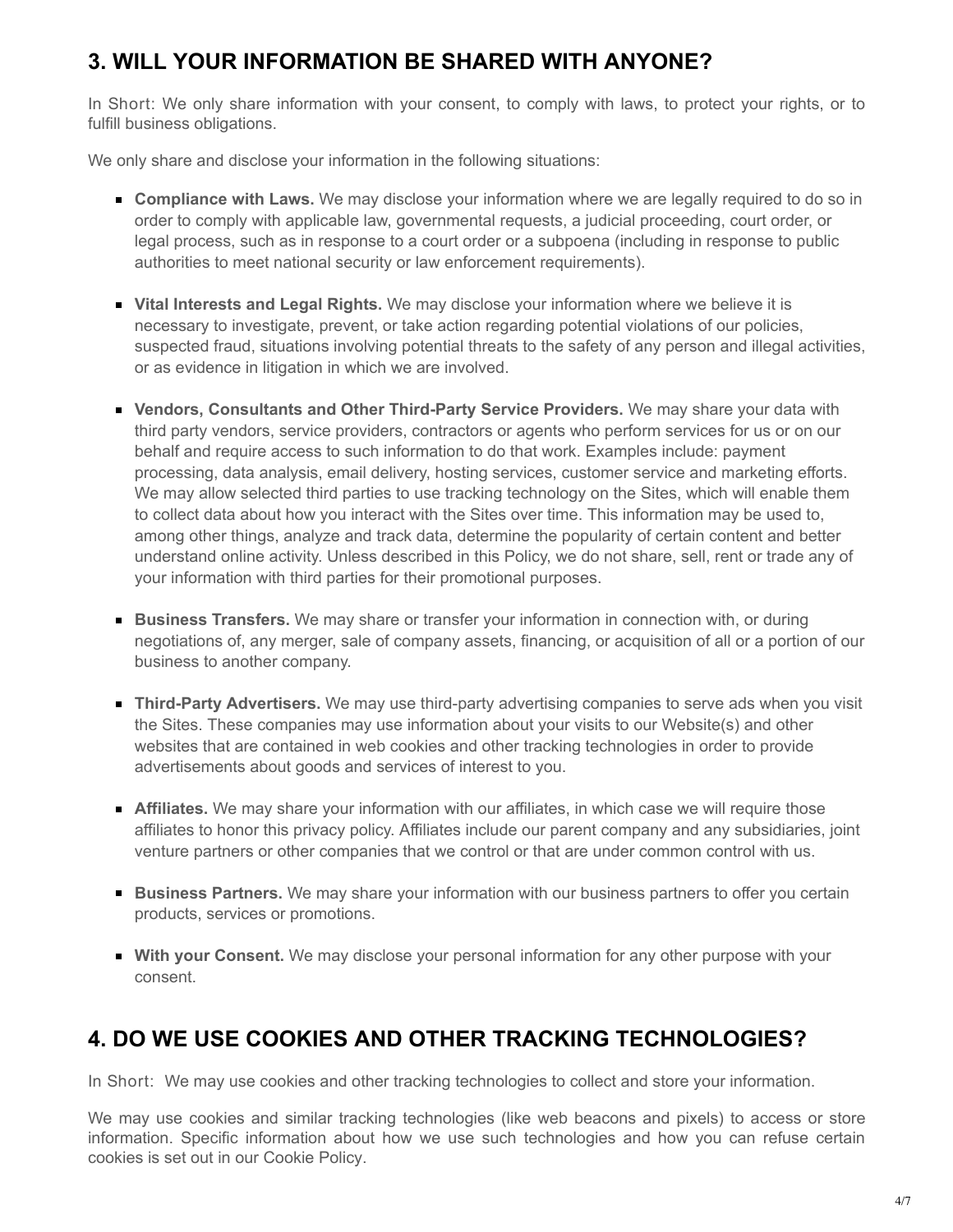# <span id="page-4-0"></span>**5. WHAT IS OUR STANCE ON THIRD-PARTY WEBSITES?**

In Short: We are not responsible for the safety of any information that you share with third-party providers who advertise, but are not affiliated with, our websites.

The Sites may contain advertisements from third parties that are not affiliated with us and which may link to other websites, online services or mobile applications. We cannot guarantee the safety and privacy of data you provide to any third parties. Any data collected by third parties is not covered by this privacy policy. We are not responsible for the content or privacy and security practices and policies of any third parties, including other websites, services or applications that may be linked to or from the Sites. You should review the policies of such third parties and contact them directly to respond to your questions.

### <span id="page-4-1"></span>**6. HOW LONG DO WE KEEP YOUR INFORMATION?**

In Short: We keep your information for as long as necessary to fulfill the purposes outlined in this privacy policy unless otherwise required by law.

We will only keep your personal information for as long as it is necessary for the purposes set out in this privacy policy, unless a longer retention period is required or permitted by law (such as tax, accounting or other legal requirements). No purpose in this policy will require us keeping your personal information for longer than 2 years.

When we have no ongoing legitimate business need to process your personal information, we will either delete or anonymize it, or, if this is not possible (for example, because your personal information has been stored in backup archives), then we will securely store your personal information and isolate it from any further processing until deletion is possible.

# <span id="page-4-2"></span>**7. HOW DO WE KEEP YOUR INFORMATION SAFE?**

In Short: We aim to protect your personal information through a system of organizational and technical security measures.

We have implemented appropriate technical and organizational security measures designed to protect the security of any personal information we process. However, please also remember that we cannot guarantee that the internet itself is 100% secure. Although we will do our best to protect your personal information, transmission of personal information to and from our Sites is at your own risk. You should only access the services within a secure environment.

### <span id="page-4-3"></span>**8. DO WE COLLECT INFORMATION FROM MINORS?**

In Short: We do not knowingly collect data from or market to children under 18 years of age.

We do not knowingly solicit data from or market to children under 18 years of age. By using the Sites, you represent that you are at least 18 or that you are the parent or guardian of such a minor and consent to such minor dependent's use of the Sites. If we learn that personal information from users less than 18 years of age has been collected, we will deactivate the account and take reasonable measures to promptly delete such data from our records. If you become aware of any data we have collected from children under age 18, please contact us at andrea@rootsmusicmanagement.com.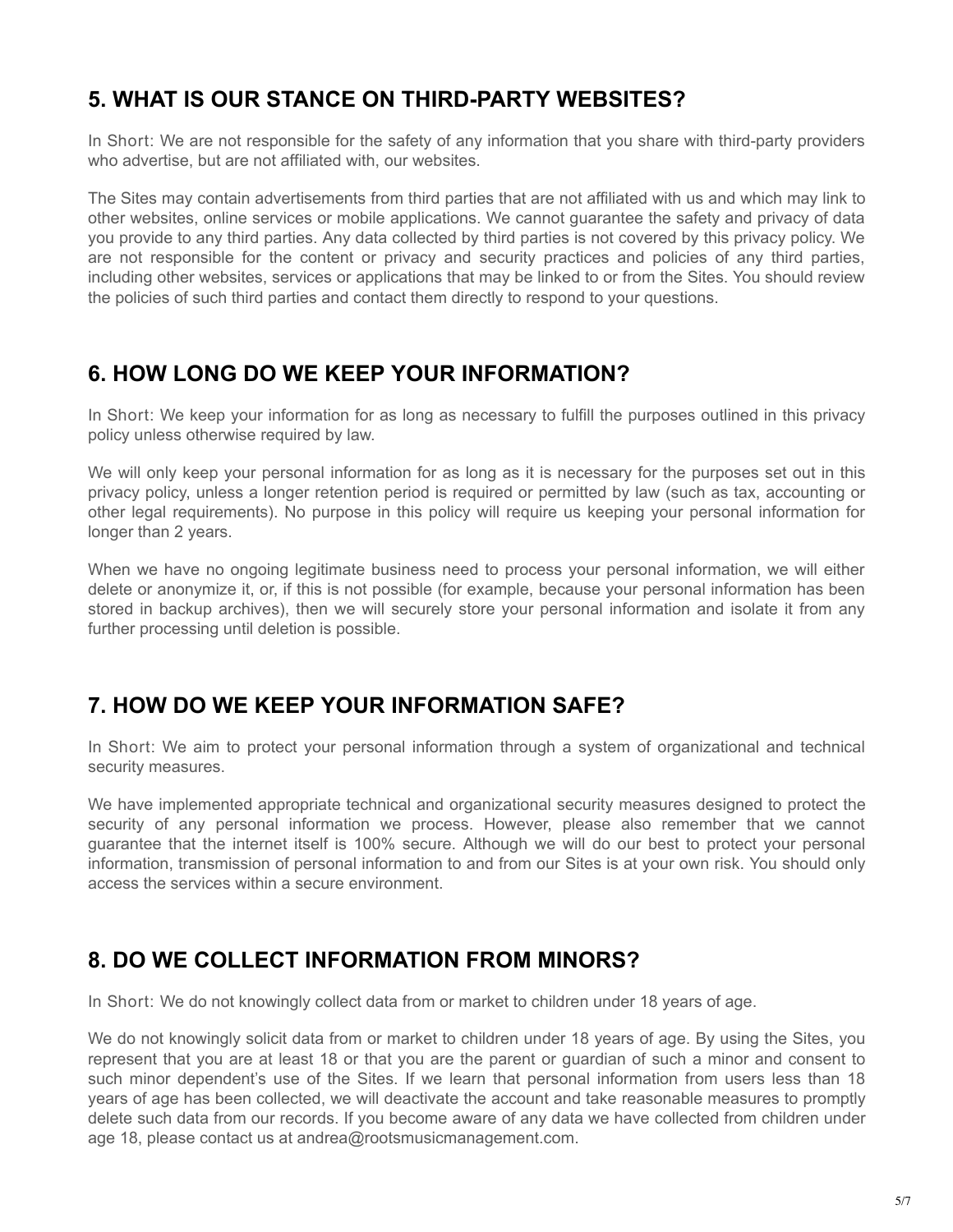# <span id="page-5-0"></span>**9. WHAT ARE YOUR PRIVACY RIGHTS?**

In Short: You may review, change, or terminate your account at any time.

If you are resident in the European Economic Area and you believe we are unlawfully processing your personal information, you also have the right to complain to your local data protection supervisory authority. You can find their contact details here: http://ec.europa.eu/justice/data[protection/bodies/authorities/index\\_en.htm](http://ec.europa.eu/justice/data-protection/bodies/authorities/index_en.htm)

**Cookies and similar technologies:** Most Web browsers are set to accept cookies by default. If you prefer, you can usually choose to set your browser to remove cookies and to reject cookies. If you choose to remove cookies or reject cookies, this could affect certain features or services of our Sites. To opt-out of interest-based advertising by advertisers on our Sites visit<http://www.aboutads.info/choices/>.

# <span id="page-5-1"></span>**10. DO CALIFORNIA RESIDENTS HAVE SPECIFIC PRIVACY RIGHTS?**

In Short: Yes, if you are a resident of California, you are granted specific rights regarding access to your personal information.

California Civil Code Section 1798.83, also known as the "Shine The Light" law, permits our users who are California residents to request and obtain from us, once a year and free of charge, information about categories of personal information (if any) we disclosed to third parties for direct marketing purposes and the names and addresses of all third parties with which we shared personal information in the immediately preceding calendar year. If you are a California resident and would like to make such a request, please submit your request in writing to us using the contact information provided below.

If you are under 18 years of age, reside in California, and have a registered account with the Sites, you have the right to request removal of unwanted data that you publicly post on the Sites. To request removal of such data, please contact us using the contact information provided below, and include the email address associated with your account and a statement that you reside in California. We will make sure the data is not publicly displayed on the Sites, but please be aware that the data may not be completely or comprehensively removed from our systems.

### <span id="page-5-2"></span>**11. DO WE MAKE UPDATES TO THIS POLICY?**

In Short: Yes, we will update this policy as necessary to stay compliant with relevant laws.

We may update this privacy policy from time to time. The updated version will be indicated by an updated "Revised" date and the updated version will be effective as soon as it is accessible. If we make material changes to this privacy policy, we may notify you either by prominently posting a notice of such changes or by directly sending you a notification. We encourage you to review this privacy policy frequently to be informed of how we are protecting your information.

# <span id="page-5-3"></span>**12. HOW CAN YOU CONTACT US ABOUT THIS POLICY?**

If you have questions or comments about this policy, you may contact our Data Protection Officer (DPO), Andrea Farner, by email at andrea@rootsmusicmanagement.com, or by post to:

Roots Music Management